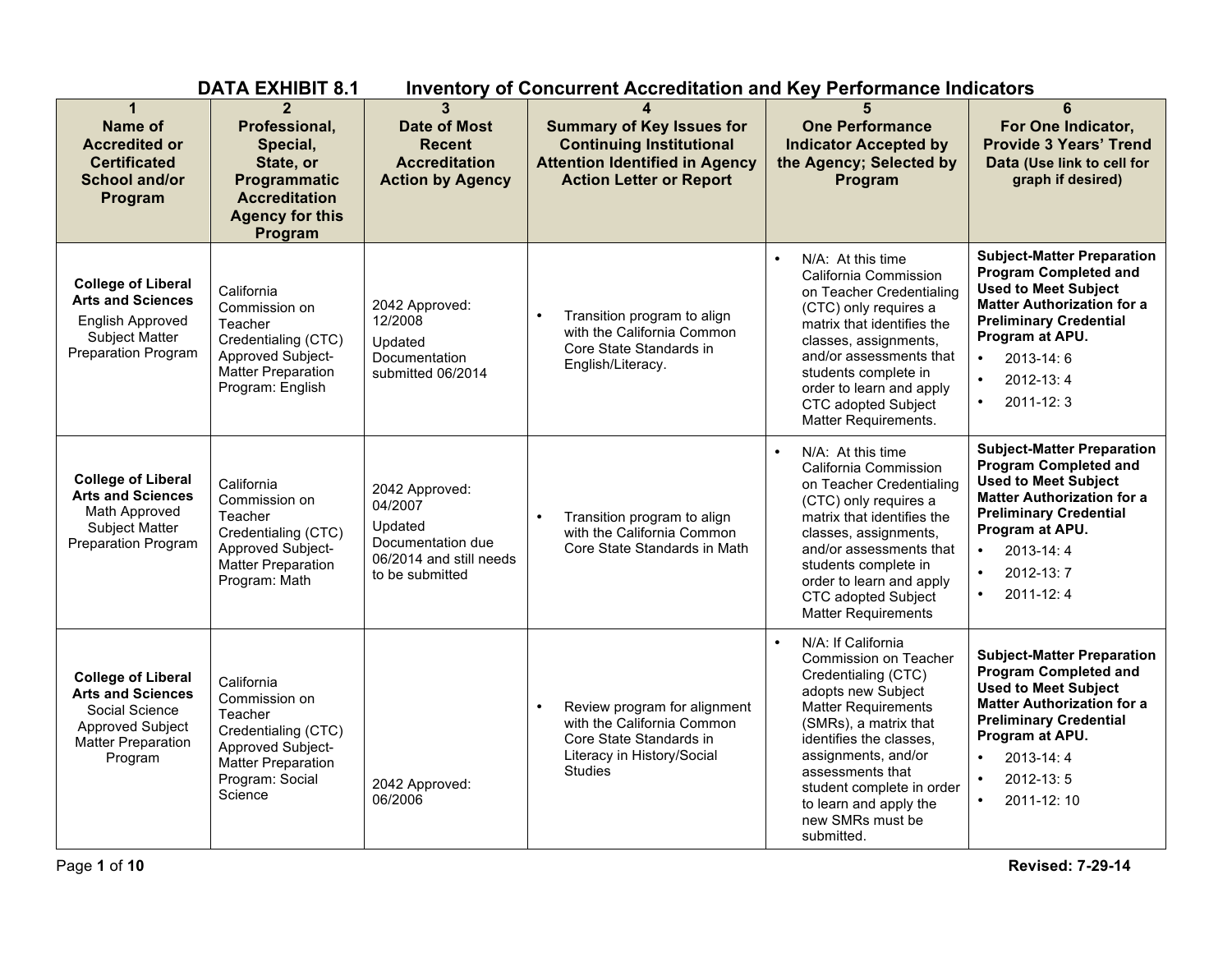| 1<br><b>Name of</b><br><b>Accredited or</b><br><b>Certificated</b><br><b>School and/or</b><br>Program              | $\overline{2}$<br>Professional,<br>Special,<br>State, or<br>Programmatic<br><b>Accreditation</b><br><b>Agency for this</b><br>Program                    | 3<br><b>Date of Most</b><br>Recent<br><b>Accreditation</b><br><b>Action by Agency</b>                                                                           | <b>Summary of Key Issues for</b><br><b>Continuing Institutional</b><br><b>Attention Identified in Agency</b><br><b>Action Letter or Report</b>                                                                                                                                                                                                                                             | <b>One Performance</b><br><b>Indicator Accepted by</b><br>the Agency; Selected by<br>Program                                                                                                                                                                                                                   | For One Indicator,<br><b>Provide 3 Years' Trend</b><br>Data (Use link to cell for<br>graph if desired)                                                                                                                                        |
|--------------------------------------------------------------------------------------------------------------------|----------------------------------------------------------------------------------------------------------------------------------------------------------|-----------------------------------------------------------------------------------------------------------------------------------------------------------------|--------------------------------------------------------------------------------------------------------------------------------------------------------------------------------------------------------------------------------------------------------------------------------------------------------------------------------------------------------------------------------------------|----------------------------------------------------------------------------------------------------------------------------------------------------------------------------------------------------------------------------------------------------------------------------------------------------------------|-----------------------------------------------------------------------------------------------------------------------------------------------------------------------------------------------------------------------------------------------|
| <b>College of Liberal</b><br><b>Arts and Sciences</b><br>Spanish Approved<br>Subject Matter<br>Preparation Program | California<br>Commission on<br>Teacher<br>Credentialing (CTC)<br>Approved Subject-<br><b>Matter Preparation</b><br>Program: World<br>Languages - Spanish | 2042 Approved:<br>08/2008                                                                                                                                       | None at this time                                                                                                                                                                                                                                                                                                                                                                          | N/A: If California<br>Commission on Teacher<br>Credentialing (CTC)<br>adopts new Subject<br><b>Matter Requirements</b><br>(SMRs), a matrix that<br>identifies the classes,<br>assignments, and/or<br>assessments that<br>student complete in order<br>to learn and apply the<br>new SMRs must be<br>submitted. | <b>Subject-Matter Preparation</b><br><b>Program Completed and</b><br><b>Used to Meet Subject</b><br><b>Matter Authorization for a</b><br><b>Preliminary Credential</b><br>Program at APU.<br>2013-14:0<br>2012-13:1<br>2011-12:2<br>$\bullet$ |
| <b>College of Music</b><br>and the Arts<br>Art                                                                     | <b>National Association</b><br>of Schools of Art and<br>Design (NASAD)                                                                                   | Original Accreditations:<br><b>BA</b> in Art and Graphic<br>Design:<br>9 Oct 2008<br>BFA in Visual Art:<br>2012<br>Next Visit: Spring 2016<br>Next Review: 2016 | Faculty is dedicated and<br>$\bullet$<br>creates a nurturing<br>environment for students<br>Faculty need to be in one area<br>$\bullet$<br>of the campus, not three<br>Student work in Graphic<br>$\bullet$<br>Design is strong<br>Staffing of the art history<br>$\bullet$<br>course in the High Sierra<br>program. Commission<br>requests a progress report to<br>respond to this issue. | Portfolio for Art &<br>$\bullet$<br>Graphic Design<br>Optional: Senior<br>$\bullet$<br>Exhibition                                                                                                                                                                                                              | 2007: 33<br>2006: 30<br>2005: 17                                                                                                                                                                                                              |
|                                                                                                                    |                                                                                                                                                          | Original Accreditation:<br>MFA in Visual Art:<br>May 2010<br>Next Visit: Spring 2016<br>Next Review: 2016                                                       | None Reported<br>$\bullet$                                                                                                                                                                                                                                                                                                                                                                 | The Commission voted<br>$\bullet$<br>to grant final approval for<br>listing for the Master of<br>Fine Arts - 37 months:<br>Visual Art (low residency)                                                                                                                                                          | 2010: 38<br>2009: 31<br>$\bullet$<br>2008: 25                                                                                                                                                                                                 |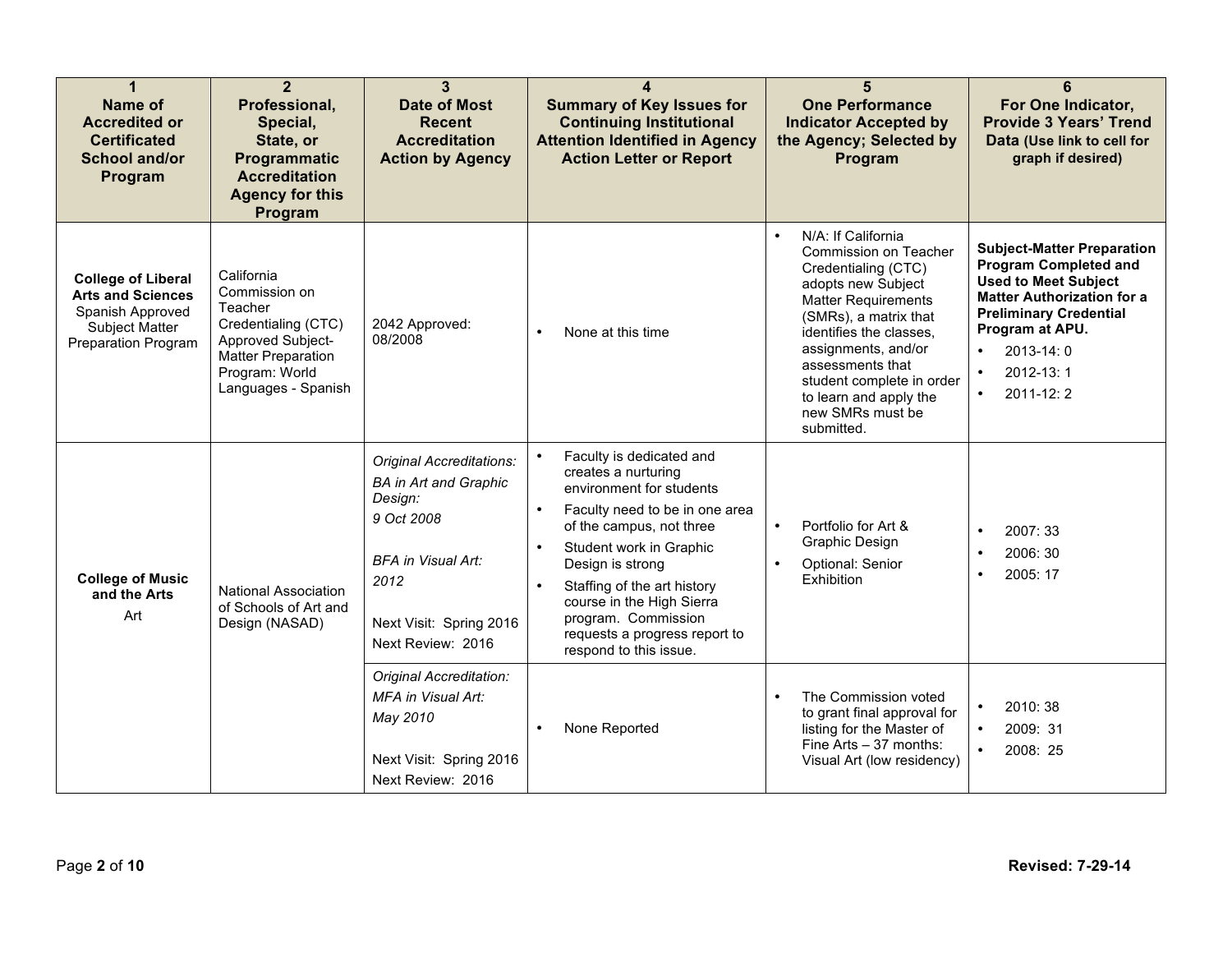| $\mathbf 1$<br><b>Name of</b><br><b>Accredited or</b><br><b>Certificated</b><br><b>School and/or</b><br>Program  | $\overline{2}$<br>Professional,<br>Special,<br>State, or<br>Programmatic<br><b>Accreditation</b><br><b>Agency for this</b><br>Program | $\mathbf{3}$<br><b>Date of Most</b><br><b>Recent</b><br><b>Accreditation</b><br><b>Action by Agency</b>                                                     | $\boldsymbol{\Lambda}$<br><b>Summary of Key Issues for</b><br><b>Continuing Institutional</b><br><b>Attention Identified in Agency</b><br><b>Action Letter or Report</b>                                                                                                                   | 5<br><b>One Performance</b><br><b>Indicator Accepted by</b><br>the Agency; Selected by<br>Program                                                                                                                                                                                                                                                                                                                                                                                                                                                                                                            | 6<br>For One Indicator,<br><b>Provide 3 Years' Trend</b><br>Data (Use link to cell for<br>graph if desired)                                                                                                                                                    |
|------------------------------------------------------------------------------------------------------------------|---------------------------------------------------------------------------------------------------------------------------------------|-------------------------------------------------------------------------------------------------------------------------------------------------------------|--------------------------------------------------------------------------------------------------------------------------------------------------------------------------------------------------------------------------------------------------------------------------------------------|--------------------------------------------------------------------------------------------------------------------------------------------------------------------------------------------------------------------------------------------------------------------------------------------------------------------------------------------------------------------------------------------------------------------------------------------------------------------------------------------------------------------------------------------------------------------------------------------------------------|----------------------------------------------------------------------------------------------------------------------------------------------------------------------------------------------------------------------------------------------------------------|
| <b>College of Music</b><br>and the Arts<br>School of Music<br>(Bachelors &<br>Masters)                           | <b>National Association</b><br>of Schools of Music<br>(NASM)                                                                          | Original Accreditation:<br>16 Nov 2007<br>March 2013<br>Next Response to<br>Review: November<br>2014<br>Next Visit: 2022-2023<br>Next Review: 2022-<br>2023 | Touring program offers<br>$\blacksquare$<br>visibility for the program<br>Spirit of collegiality and sense<br>$\blacksquare$<br>of community appears<br>between faculty, students and<br>administration<br>Facilities and faculty size<br>$\blacksquare$<br>threaten growth of the program | Music, B.A. - Keyboard<br>Skills, Skill in Ensemble<br>Performance<br>Performance, B.M. -<br>Keyboard Skills, High Level<br>Skill in Ensemble<br>Performance<br>Composition, MM-<br>Advanced Knowledge of<br>Music Software<br>$\blacksquare$<br>Conducting, MM-<br>Advanced Knowledge of<br>instrumental conducting,<br>choral arranging and choral<br>conducting<br>Education, MM - Advanced<br>Knowledge of Orchestration<br>and Choral Arranging<br>appropriate to K-12<br>Performance, MM-<br>Advanced Knowledge of<br>Instrumental and Choral<br>Conducting, Advanced Skill<br>in Ensemble Performance | Undergraduate<br>2013-2014: 48<br>$\bullet$<br>2012-2013: 36<br>2011-2012: 36<br><b>Graduate</b><br>$\bullet$<br>2013-2014: 21<br>2012-2013: 23<br>$\bullet$<br>$\bullet$<br>2011-2012: 16                                                                     |
| <b>College of Music</b><br>and the Arts<br>Music Approved<br><b>Subject Matter</b><br><b>Preparation Program</b> | California<br>Commission on<br>Teacher<br>Credentialing (CTC)<br>Approved Subject-<br><b>Matter Preparation</b><br>Program: Music     | 2042 Approved:<br>10/2011                                                                                                                                   | None at this time<br>$\bullet$<br>$\bullet$                                                                                                                                                                                                                                                | N/A: If California<br>$\bullet$<br>Commission on Teacher<br>Credentialing (CTC)<br>adopts new Subject<br><b>Matter Requirements</b><br>(SMRs), a matrix that<br>identifies the classes,<br>assignments, and/or<br>assessments that<br>student complete in order<br>to learn and apply the<br>new SMRs must be<br>submitted.<br>$\bullet$                                                                                                                                                                                                                                                                     | <b>Subject-Matter Preparation</b><br><b>Program Completed and</b><br><b>Used to Meet Subject</b><br><b>Matter Authorization for a</b><br><b>Preliminary Credential</b><br>Program at APU.<br>2013-14:6<br>$\bullet$<br>$2012 - 13:3$<br>2011-12:5<br>$\bullet$ |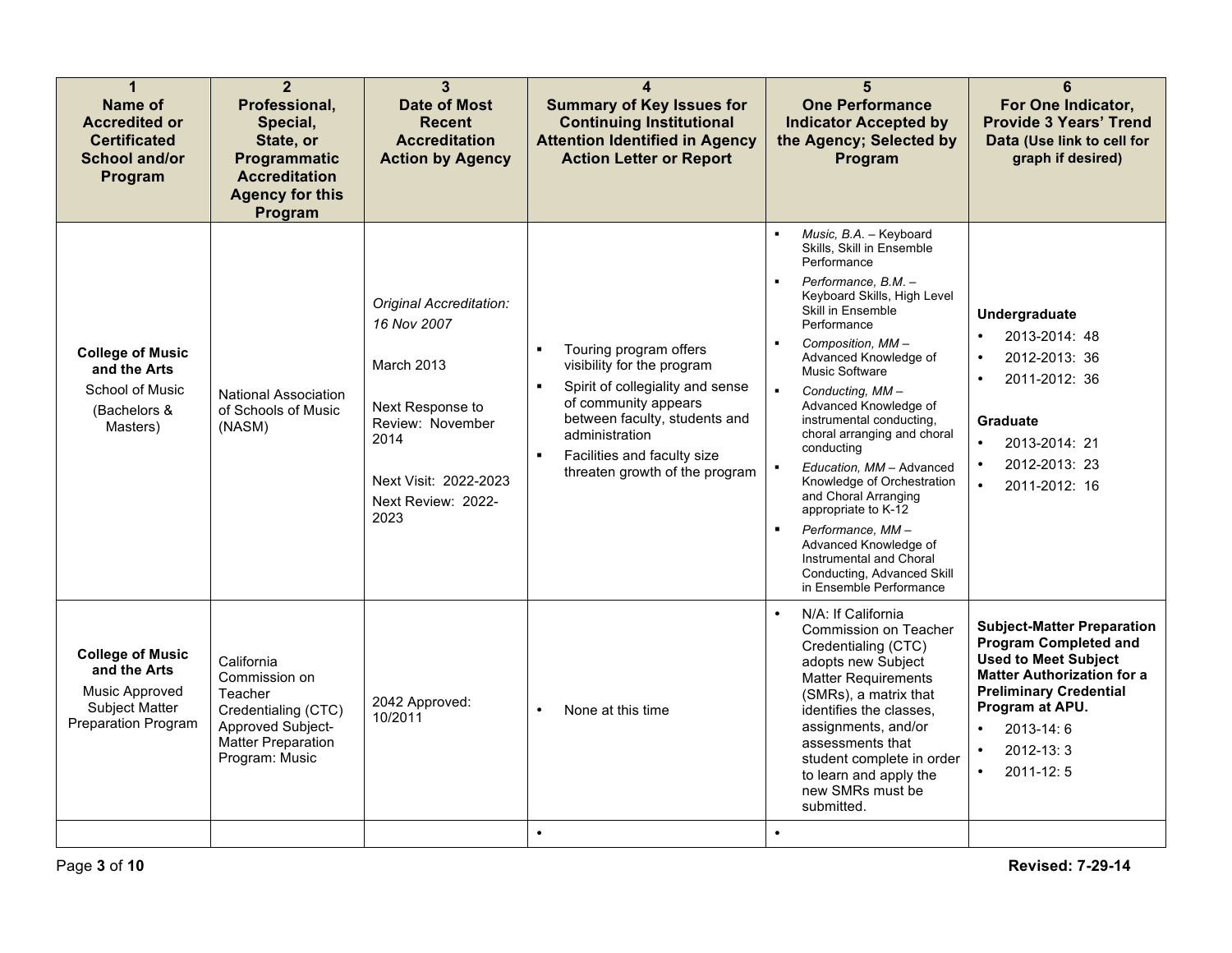| 1<br>Name of<br><b>Accredited or</b><br><b>Certificated</b><br><b>School and/or</b><br>Program           | $\overline{2}$<br>Professional,<br>Special,<br>State, or<br>Programmatic<br><b>Accreditation</b><br><b>Agency for this</b><br>Program | 3<br><b>Date of Most</b><br><b>Recent</b><br><b>Accreditation</b><br><b>Action by Agency</b>                                                                                                          | <b>Summary of Key Issues for</b><br><b>Continuing Institutional</b><br><b>Attention Identified in Agency</b><br><b>Action Letter or Report</b>                       | 5<br><b>One Performance</b><br><b>Indicator Accepted by</b><br>the Agency; Selected by<br>Program                      | 6<br>For One Indicator,<br><b>Provide 3 Years' Trend</b><br>Data (Use link to cell for<br>graph if desired)                                                                                                                                            |
|----------------------------------------------------------------------------------------------------------|---------------------------------------------------------------------------------------------------------------------------------------|-------------------------------------------------------------------------------------------------------------------------------------------------------------------------------------------------------|----------------------------------------------------------------------------------------------------------------------------------------------------------------------|------------------------------------------------------------------------------------------------------------------------|--------------------------------------------------------------------------------------------------------------------------------------------------------------------------------------------------------------------------------------------------------|
| School of<br><b>Behavioral and</b><br><b>Applied Sciences</b><br><b>Athletic Training</b><br>(Bachelors) | Commission on<br>Accreditation of<br><b>Athletic Training</b><br>Education (CAATE)                                                    | Original Accreditation:<br>19 April 2002<br>27 Feb 2007<br>Next Visit: 2015-16<br>Next Review: 2016 (will<br>be requesting change<br>of program status from<br>current BA level to MS<br>in AT level) | Balance needed between<br>lecture and lab<br>Need more clinical observation<br>off-campus.                                                                           | After Graduation: Board<br>of Certification (BOC)<br><b>Athletic Trainer's</b><br><b>Certification Examination</b>     | 2013-2014<br>67% First Time Pass<br>Rate, 100% Overall<br>Pass Rate<br>2012-2013<br>75 % First Time Pass<br>$\blacksquare$<br>Rate, 75% Overall Pass<br>Rate<br>2012-2013<br>11% First Time Pass<br>Rate, 100% Overall<br>Pass Rate                    |
| School of<br><b>Behavioral and</b><br><b>Applied Sciences</b><br>Doctor of Physical<br>Therapy           | Commission on<br>Accreditation in<br>Physical Therapy<br>Education (CAPTE)                                                            | Original Accreditation:<br>October 1999<br>26 April 2006<br>Next Visit: Nov 2014<br>Next Review: 2014                                                                                                 | $\bullet$<br>Faculty needs to have more<br>scholarly and professional<br>accomplishments<br>Students need access to<br>counseling and testing<br>throughout the year | The Federation of State<br>$\bullet$<br><b>Boards of Physical</b><br>Therapy                                           | 2013: 97.3% Pass Rate<br>2012: 100% Pass Rate<br>$\blacksquare$<br>2011: 97.37% Pass<br>$\blacksquare$<br>Rate                                                                                                                                         |
| <b>School of</b><br><b>Behavioral and</b><br><b>Applied Sciences</b><br>Doctor of Psychology             | American<br>Psychological<br>Association (APA)                                                                                        | Original Accreditation:<br>31 October 2000<br>10 May 2005<br>Next Visit: 2016<br>Next Review: 2016                                                                                                    | Demonstrate how students are<br>exposed to theories and/or<br>methods of consultation<br>Low percentage of students<br>supported financially by the<br>program       | Licensure Pass Rate<br>$\bullet$                                                                                       | 2011-2012: 51%<br>$\bullet$<br>2010-2011: 65%<br>$\bullet$<br>2009-2010: 69%<br>$\bullet$<br>This data is current and<br>reflects the timeline of $2+$<br>years needed for the<br>requirement of postdoctoral<br>hours before sitting for<br>licensure |
| School of<br><b>Behavioral and</b><br><b>Applied Sciences</b><br>PE Approved Subject<br>Page 4 of 10     | California<br>Commission on<br>Teacher<br>Credentialing (CTC)<br>Approved Subject-                                                    | 2042 Approved:<br>08/2008                                                                                                                                                                             | $\bullet$<br>None at this time                                                                                                                                       | N/A: If California<br>Commission on Teacher<br>Credentialing (CTC)<br>adopts new Subject<br><b>Matter Requirements</b> | <b>Subject-Matter Preparation</b><br><b>Program Completed and</b><br><b>Used to Meet Subject</b><br><b>Matter Authorization for a</b><br><b>Preliminary Credential</b><br><b>Revised: 7-29-14</b>                                                      |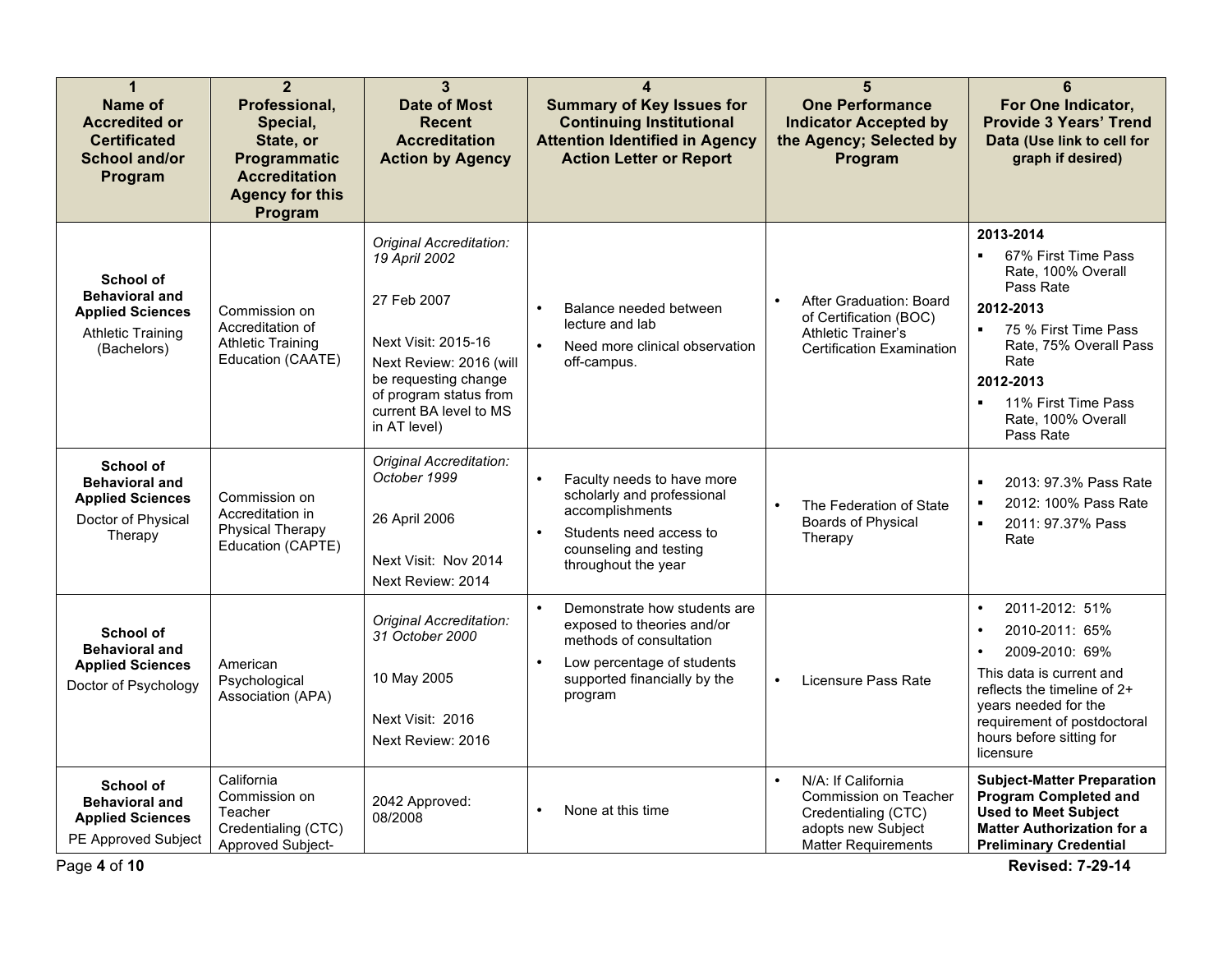| Name of<br><b>Accredited or</b><br><b>Certificated</b><br><b>School and/or</b><br>Program | $\overline{2}$<br>Professional,<br>Special,<br>State, or<br>Programmatic<br><b>Accreditation</b><br><b>Agency for this</b><br>Program | $\overline{3}$<br><b>Date of Most</b><br><b>Recent</b><br><b>Accreditation</b><br><b>Action by Agency</b>                   | <b>Summary of Key Issues for</b><br><b>Continuing Institutional</b><br><b>Attention Identified in Agency</b><br><b>Action Letter or Report</b> | 5<br><b>One Performance</b><br><b>Indicator Accepted by</b><br>the Agency; Selected by<br>Program                                                                                    | 6<br>For One Indicator,<br><b>Provide 3 Years' Trend</b><br>Data (Use link to cell for<br>graph if desired)                                |
|-------------------------------------------------------------------------------------------|---------------------------------------------------------------------------------------------------------------------------------------|-----------------------------------------------------------------------------------------------------------------------------|------------------------------------------------------------------------------------------------------------------------------------------------|--------------------------------------------------------------------------------------------------------------------------------------------------------------------------------------|--------------------------------------------------------------------------------------------------------------------------------------------|
| <b>Matter Preparation</b><br>Program                                                      | <b>Matter Preparation</b><br>Program: Physical<br>Education                                                                           |                                                                                                                             |                                                                                                                                                | (SMRs), a matrix that<br>identifies the classes,<br>assignments, and/or<br>assessments that<br>student complete in order<br>to learn and apply the<br>new SMRs must be<br>submitted. | Program at APU.<br>2013-14:6<br>$\bullet$<br>2012-13:6<br>$\bullet$<br>2011-12:8<br>$\bullet$                                              |
| School of<br><b>Behavioral and</b><br><b>Applied Sciences</b>                             | Council on Social<br><b>Work Education</b>                                                                                            | Original accreditation<br><b>BSW: 1982</b><br>Bachelors Program:<br>16 Oct 2006<br>Next Visit: Sp 2015<br>Next Review: 2015 | None<br>$\bullet$                                                                                                                              | Portfolio Completion<br>$\bullet$                                                                                                                                                    | All graduating students<br>completed portfolios:<br>2013-2014: 47<br>2012-2013: 43<br>2011-2012: 35                                        |
| Social Work                                                                               | (CSWE)                                                                                                                                | Original accreditation<br>MSW: 2007<br>Master's Program<br>Feb 2011<br>Next Visit: Sp 2015<br>Next Review: 2015             | No key issued identified<br>$\bullet$                                                                                                          | Integrated assignments<br>$\bullet$<br>in all courses with<br>corresponding rubrics to<br>assess achievement of<br>program objectives                                                | All graduating students<br>completed portfolios:<br>2013-2014: 62<br>$\bullet$<br>2012-2013: 53<br>$\bullet$<br>2011-2012: 65<br>$\bullet$ |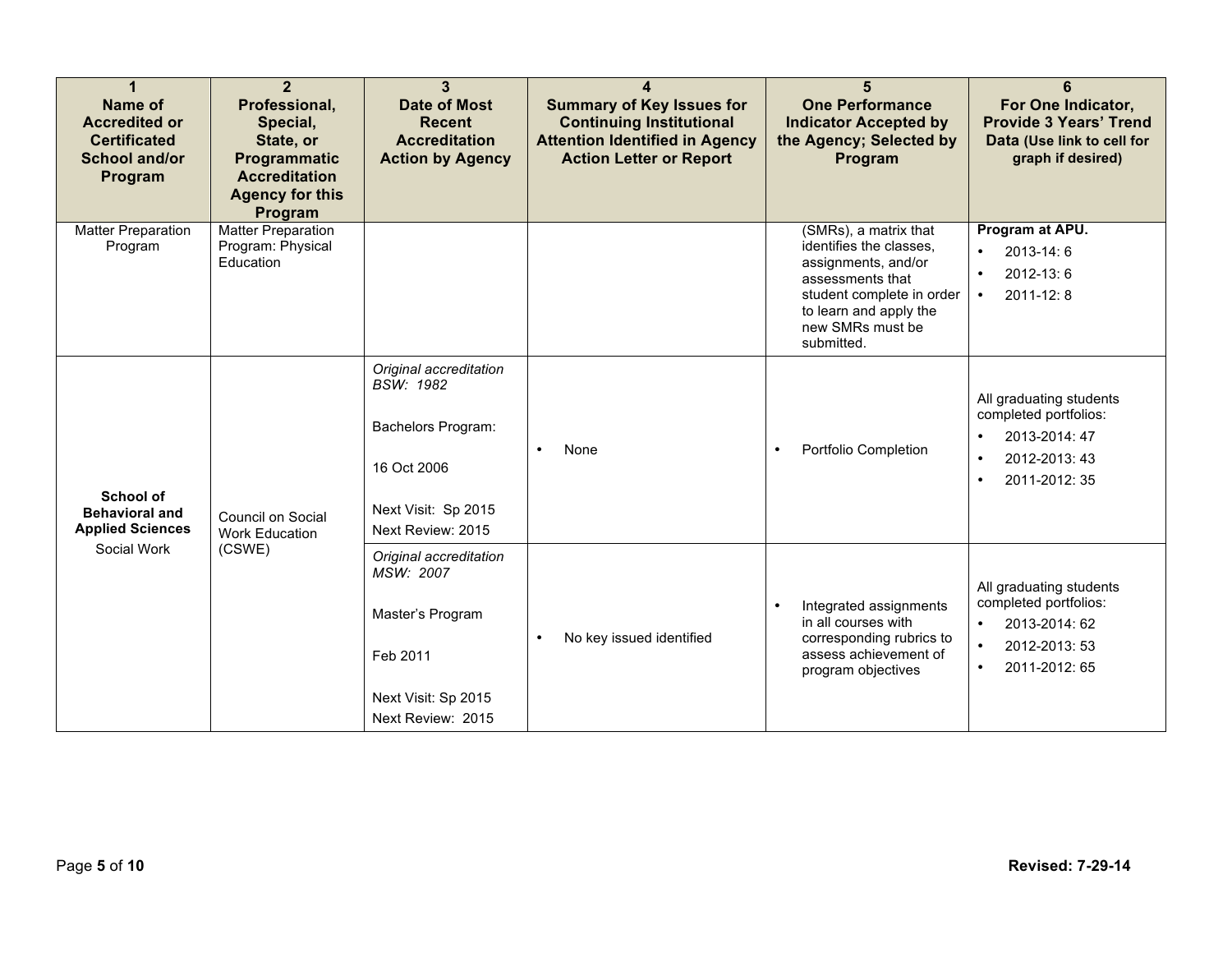| 1<br>Name of<br><b>Accredited or</b><br><b>Certificated</b><br>School and/or<br>Program | $\overline{2}$<br>Professional,<br>Special,<br>State, or<br>Programmatic<br><b>Accreditation</b><br><b>Agency for this</b><br>Program | 3<br><b>Date of Most</b><br><b>Recent</b><br><b>Accreditation</b><br><b>Action by Agency</b> | 4<br><b>Summary of Key Issues for</b><br><b>Continuing Institutional</b><br><b>Attention Identified in Agency</b><br><b>Action Letter or Report</b>                                                                                                                                 | 5<br><b>One Performance</b><br><b>Indicator Accepted by</b><br>the Agency; Selected by<br>Program                       | 6<br>For One Indicator,<br><b>Provide 3 Years' Trend</b><br>Data (Use link to cell for<br>graph if desired)                                                                                                                                                                                                                                                                         |
|-----------------------------------------------------------------------------------------|---------------------------------------------------------------------------------------------------------------------------------------|----------------------------------------------------------------------------------------------|-------------------------------------------------------------------------------------------------------------------------------------------------------------------------------------------------------------------------------------------------------------------------------------|-------------------------------------------------------------------------------------------------------------------------|-------------------------------------------------------------------------------------------------------------------------------------------------------------------------------------------------------------------------------------------------------------------------------------------------------------------------------------------------------------------------------------|
| <b>School of Business</b><br>and Management<br>(Bachelors &<br>Masters)                 | International<br>Assembly for<br><b>Collegiate Business</b><br>Education (IACBE)                                                      | 8 April 2005<br>Next Visit: 2015<br>Next Review: 2015                                        | Faculty promotes invigorating<br>$\bullet$<br>professional environment<br>Outcomes assessment needs<br>$\bullet$<br>a more complete plan                                                                                                                                            | $\bullet$<br>Undergrad Capstone:<br>BUSI450 must exceed<br>75%<br>MBA Capstone: BUSI578<br>$\bullet$<br>must exceed 80% | Undergraduate<br>2007-2008: 156<br>2006-2007: 153<br>2005-2006: 125<br><b>Graduate</b><br>2007-2008: 76<br>$\bullet$<br>2006-2007: 62<br>$\bullet$<br>2005-2006: 38<br>$\bullet$                                                                                                                                                                                                    |
| <b>School of Education</b><br>Page 6 of 10                                              | California<br>Commission on<br>Teacher<br>Credentialing (CTC)                                                                         | 7 June 2007<br>Next Visit: 2015<br>Next Review: 2015                                         | Collaboration of faculty and<br>$\bullet$<br>school partners is not<br>systematic across all programs<br>Faculty workloads limit<br>$\bullet$<br>faculty's ability to maintain a<br>scholarly record and provide<br>sufficient advisement to the<br>students                        | California Commission<br>on Teacher Credentialing<br>(CTC)<br>California Subject Matter<br>Exam for Teachers<br>(CSET)  | <b>Credential</b><br>Recommendations*<br>2013-2014: 846<br>2012-2013: 1,003<br>2011-2012: 973<br>$\bullet$<br>*Note: These figures<br>include the Health<br><b>Sciences School Nurse</b><br><b>Credential students, and</b><br>the School<br>Librarianship/Teacher<br><b>Librarian Services</b><br>students. These program<br>numbers are also reported<br>elsewhere in this report |
|                                                                                         | National Council for<br>Accreditation of<br><b>Teacher Education</b><br>(NCATE)                                                       | Original Accreditation:<br>2001<br>2007<br>Next Visit: 2015                                  | $\bullet$<br>The unit has no systematic<br>and comprehensive process<br>for evaluating the teaching<br>performance of adjunct faculty<br>Collaboration with colleagues<br>$\bullet$<br>across campus and in the field,<br>for the purpose of program<br>improvement, is not clearly | Sufficient resources for<br>technology                                                                                  | <b>Credential</b><br>Recommendations* (see<br>above)<br>2013-2014: 846<br>2012-2013: 1,003<br>$\bullet$<br>2011-2012: 973<br>$\bullet$<br><b>Graduate Enrollment-</b><br><b>Revised: 7-29-14</b>                                                                                                                                                                                    |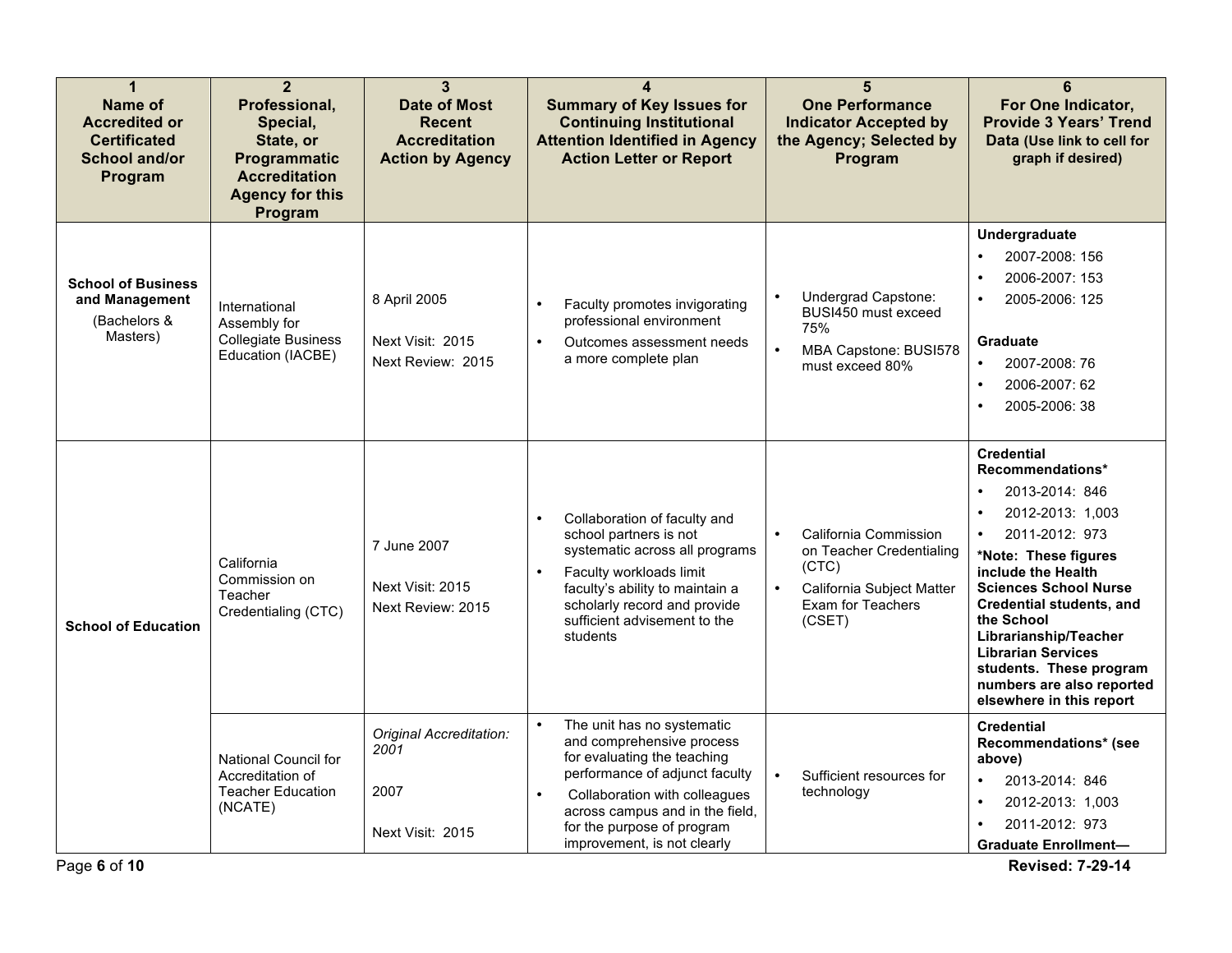| 1<br><b>Name of</b><br><b>Accredited or</b><br><b>Certificated</b><br>School and/or<br>Program | $\overline{2}$<br>Professional,<br>Special,<br>State, or<br>Programmatic<br><b>Accreditation</b><br><b>Agency for this</b><br>Program | 3<br><b>Date of Most</b><br><b>Recent</b><br><b>Accreditation</b><br><b>Action by Agency</b> | $\boldsymbol{\Lambda}$<br><b>Summary of Key Issues for</b><br><b>Continuing Institutional</b><br><b>Attention Identified in Agency</b><br><b>Action Letter or Report</b>                                                                                                                                                                                                                                                                                                                                                                                                                                                                                                          | 5<br><b>One Performance</b><br><b>Indicator Accepted by</b><br>the Agency; Selected by<br>Program | 6<br>For One Indicator,<br><b>Provide 3 Years' Trend</b><br>Data (Use link to cell for<br>graph if desired)               |
|------------------------------------------------------------------------------------------------|---------------------------------------------------------------------------------------------------------------------------------------|----------------------------------------------------------------------------------------------|-----------------------------------------------------------------------------------------------------------------------------------------------------------------------------------------------------------------------------------------------------------------------------------------------------------------------------------------------------------------------------------------------------------------------------------------------------------------------------------------------------------------------------------------------------------------------------------------------------------------------------------------------------------------------------------|---------------------------------------------------------------------------------------------------|---------------------------------------------------------------------------------------------------------------------------|
|                                                                                                |                                                                                                                                       | Next Review: 2015                                                                            | documented.<br>The doctoral program has<br>$\bullet$<br>insufficient faculty to facilitate<br>number of dissertations<br>chaired.<br>Students with disabilities.<br>particularly at the regional<br>centers, have not been<br>apprised of the services<br>available to them to support<br>their academic preparation<br>Teaching loads, combined with<br>heavy advisement and<br>supervision of candidates<br>along with other assignments,<br>are having a negative impact<br>on faculty scholarship.<br>The disproportionate ratio of<br>adjunct to fulltime faculty<br>(343:60) impacts the delivery<br>of initial and advanced<br>programs (except the doctoral<br>programs). |                                                                                                   | <b>Degree Only</b><br>2012-2013: 1,225<br>2011-2012: 1,261<br>2010-2011: 1, 555                                           |
| <b>School of Education</b><br>School Psychology<br>(Masters)                                   | <b>National Association</b><br>of School<br>Psychologist (NASP)                                                                       | Original Accreditation:<br>2010<br>1 Feb 2012<br>Next Visit: 2017<br>Next Review: 2017       | None reported<br>$\bullet$                                                                                                                                                                                                                                                                                                                                                                                                                                                                                                                                                                                                                                                        | Passing score (165+) on<br>the Praxis 2 (School<br>Psychology)                                    | <b>Praxis Passage Rate:</b><br>2014 (half year data):<br>100%<br>2012-2013: 87.5%<br>2011-2012: 85.7%<br>2010-2011: 76.5% |
| <b>School of Nursing</b><br>Page 7 of 10                                                       | Board of Registered<br>Nursing (BRN)                                                                                                  | <b>Original Accreditation</b><br>Spring 2012                                                 | $\bullet$<br>None                                                                                                                                                                                                                                                                                                                                                                                                                                                                                                                                                                                                                                                                 | NCLEX pass rates<br>$\bullet$                                                                     | <b>First Time Pass Rates</b><br>2013: 82.7%<br>2012: 85.8%<br>2011: 82.9%<br><b>Revised: 7-29-14</b>                      |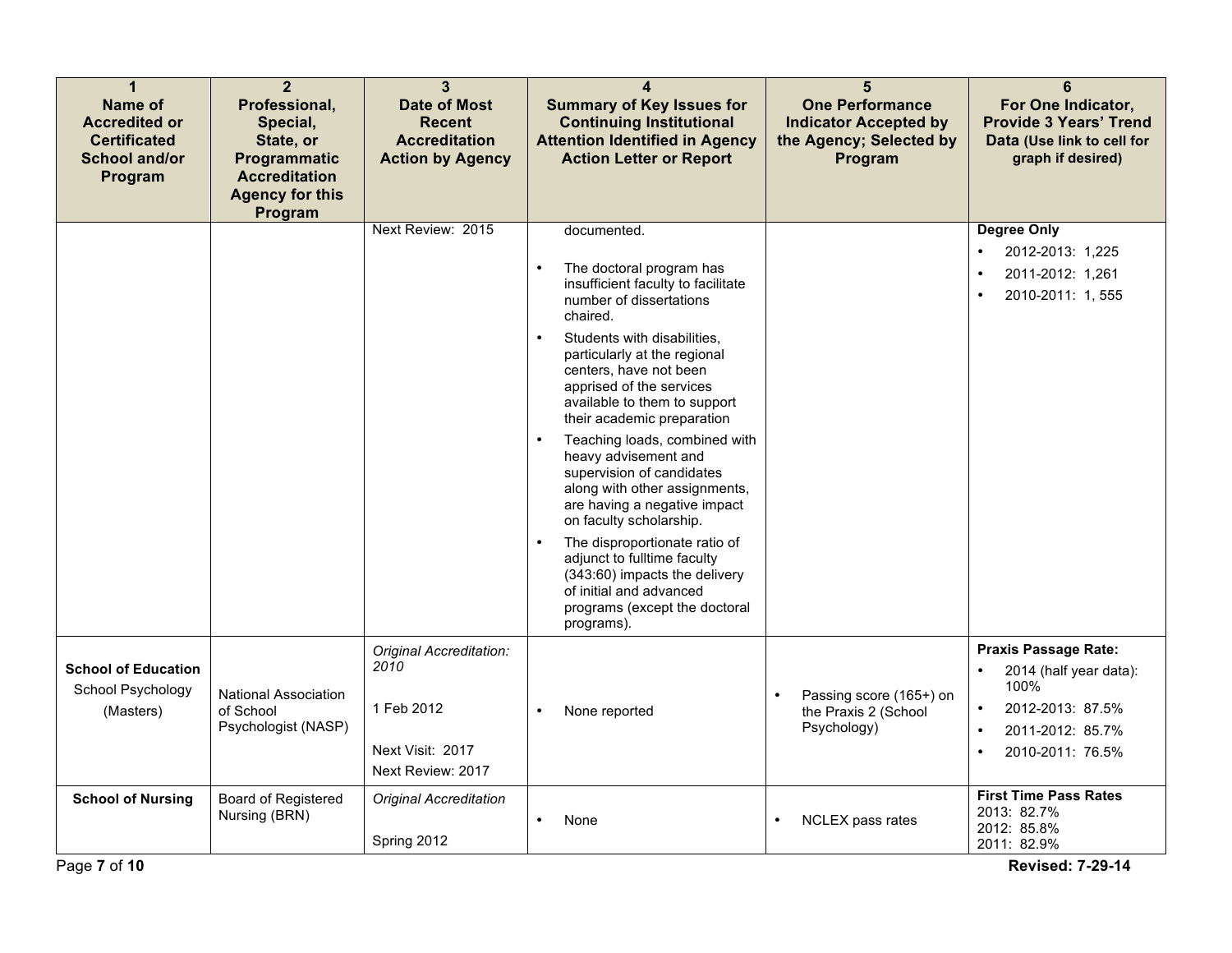| $\blacktriangleleft$<br><b>Name of</b><br><b>Accredited or</b><br><b>Certificated</b><br><b>School and/or</b><br>Program | $\overline{2}$<br>Professional,<br>Special,<br>State, or<br>Programmatic<br><b>Accreditation</b><br><b>Agency for this</b><br>Program | 3<br><b>Date of Most</b><br><b>Recent</b><br><b>Accreditation</b><br><b>Action by Agency</b>                                                                            | $\boldsymbol{\Lambda}$<br><b>Summary of Key Issues for</b><br><b>Continuing Institutional</b><br><b>Attention Identified in Agency</b><br><b>Action Letter or Report</b>                                                                                               | 5<br><b>One Performance</b><br><b>Indicator Accepted by</b><br>the Agency; Selected by<br>Program | 6<br>For One Indicator,<br><b>Provide 3 Years' Trend</b><br>Data (Use link to cell for<br>graph if desired)                                                                                                     |
|--------------------------------------------------------------------------------------------------------------------------|---------------------------------------------------------------------------------------------------------------------------------------|-------------------------------------------------------------------------------------------------------------------------------------------------------------------------|------------------------------------------------------------------------------------------------------------------------------------------------------------------------------------------------------------------------------------------------------------------------|---------------------------------------------------------------------------------------------------|-----------------------------------------------------------------------------------------------------------------------------------------------------------------------------------------------------------------|
|                                                                                                                          |                                                                                                                                       | Next Visit: 2017<br>Next Review: Fall 2017                                                                                                                              |                                                                                                                                                                                                                                                                        |                                                                                                   |                                                                                                                                                                                                                 |
|                                                                                                                          | Commission on<br><b>Collegiate Nursing</b><br>Education (CCNE)                                                                        | <b>Original Accreditation</b><br>(Bachelors, ELM,<br>Masters):<br>23 Oct 2008<br>Bachelors, ELM,<br>Masters programs-<br>Next Visit: 2018<br>Next Review: 2017-<br>2018 | NCLEX-RN - Undergraduate<br>$\bullet$<br>and Entry Level Masters                                                                                                                                                                                                       | $\bullet$<br>NCLEX pass rates                                                                     | <b>First Time Pass Rates</b><br>2013: 82.7%<br>2012: 85.8%<br>2011: 82.9%                                                                                                                                       |
|                                                                                                                          | Commission on<br><b>Collegiate Nursing</b><br>Education (CCNE)                                                                        | <b>Original Accreditation</b><br>$(DNP)$ :<br>18 November 2013<br>Next Visit: 2018<br>Next Review: Fall 2018                                                            | $\bullet$<br>Inconsistencies in program<br>documents/websites that do<br>not clearly delineate admission<br>requirements for APRN versus<br>non-APRN applicants<br>Curriculum for APRN and non-<br>APRN students must be<br>detailed clearly in published<br>documents | <b>Translational Research</b><br>Project completion                                               | 2013-2014: 3<br>$\bullet$<br>(new program, only 1<br>year of data)                                                                                                                                              |
| <b>School of Nursing</b><br><b>Health Sciences</b><br>School Nurse<br>Credential                                         | California<br>Commission on<br>Teacher<br>Credentialing (CTC)                                                                         | <b>March 2007</b><br>2012<br>Next Visit: March 2015<br>Next Review: 2015                                                                                                | Met all standards<br>$\bullet$<br>No compliance concerns<br>$\bullet$                                                                                                                                                                                                  | Preceptor Evaluations of<br>$\bullet$<br>Candidates in GNRS 550                                   | <b>Scores on Preceptor</b><br><b>Evaluations:</b><br>2013-2014: 6<br>2012-2013: 11<br>2011-2012: 0<br>$\bullet$<br>All years met benchmark<br>of 2.75 and 4.5 for<br>respective scales of 3.0 or<br>5.0 maximum |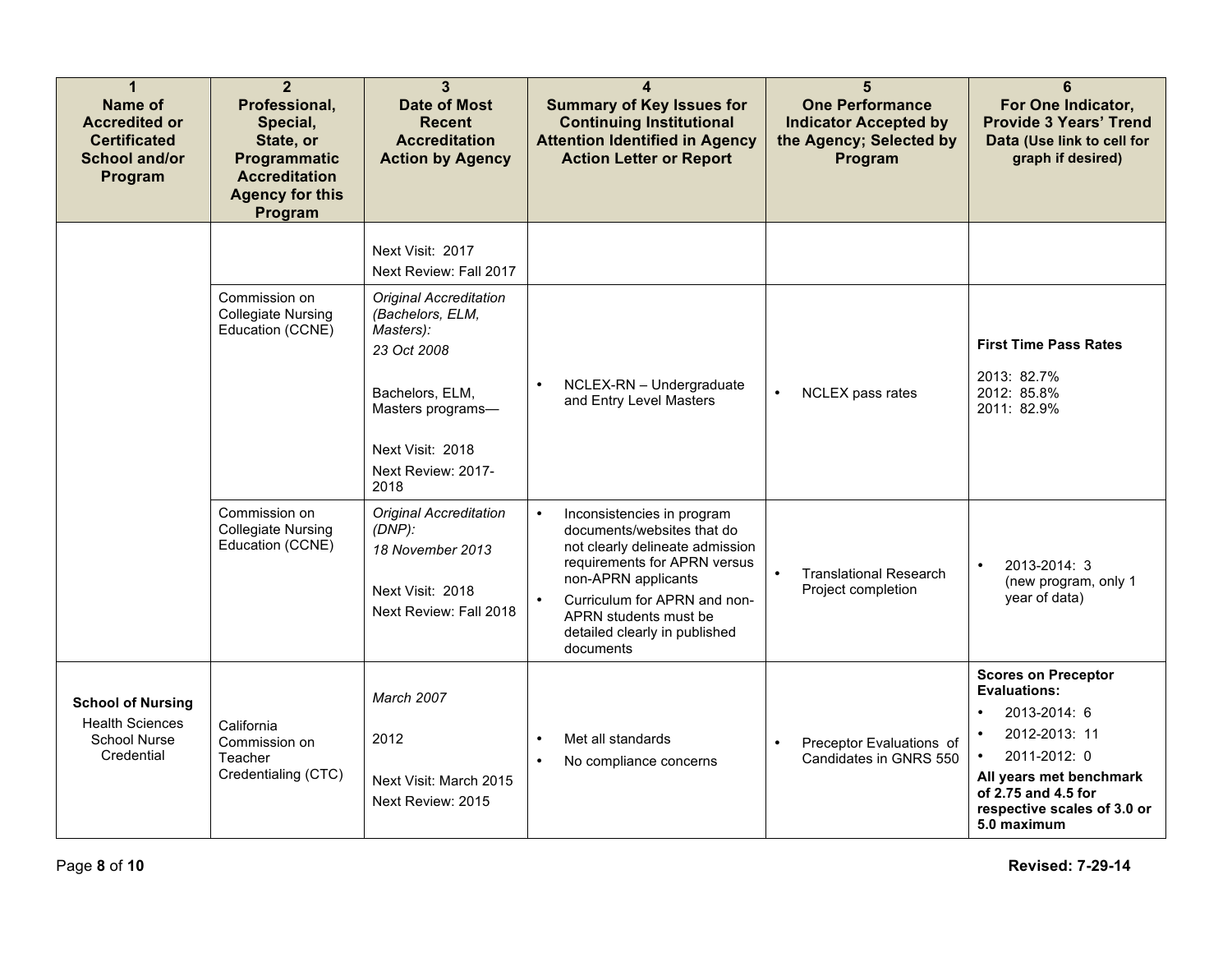| 1<br><b>Name of</b><br><b>Accredited or</b><br><b>Certificated</b><br><b>School and/or</b><br>Program | $\overline{2}$<br>Professional,<br>Special,<br>State, or<br>Programmatic<br><b>Accreditation</b><br><b>Agency for this</b><br>Program | 3<br><b>Date of Most</b><br><b>Recent</b><br><b>Accreditation</b><br><b>Action by Agency</b> | 4<br><b>Summary of Key Issues for</b><br><b>Continuing Institutional</b><br><b>Attention Identified in Agency</b><br><b>Action Letter or Report</b>                                                                                                                                                                                                                                                                                                                   | 5<br><b>One Performance</b><br><b>Indicator Accepted by</b><br>the Agency; Selected by<br>Program | 6<br>For One Indicator,<br><b>Provide 3 Years' Trend</b><br>Data (Use link to cell for<br>graph if desired)                |
|-------------------------------------------------------------------------------------------------------|---------------------------------------------------------------------------------------------------------------------------------------|----------------------------------------------------------------------------------------------|-----------------------------------------------------------------------------------------------------------------------------------------------------------------------------------------------------------------------------------------------------------------------------------------------------------------------------------------------------------------------------------------------------------------------------------------------------------------------|---------------------------------------------------------------------------------------------------|----------------------------------------------------------------------------------------------------------------------------|
| <b>School of Theology</b><br>Azusa Pacific<br>Seminary<br>(Masters & Doctorate)                       | Association of<br><b>Theological Schools</b><br>(ATS)                                                                                 | Original Accreditation:<br>1990<br>2006<br>Next Visit: Fall 2016<br>Next Review: 2016        | Review criteria for determining<br>$\bullet$<br>faculty workload as it relates to<br>scholarly activity<br>Accurate projections of<br>resources to sustain<br>educational ventures<br>Clarification that sufficient<br>faculty are available to support<br>educational programs<br>Consider how existing<br>curricular design is integrated<br>to evaluate student capacity<br>for church ministry<br>Developed a solid<br>$\bullet$<br>administrative infrastructure |                                                                                                   |                                                                                                                            |
| <b>University Libraries</b><br>School Librarianship/<br><b>Teacher Librarian</b>                      | California<br>Commission on<br>Teacher<br>Credentialing (CTC)                                                                         | Original accreditation<br>2000<br>2007<br>Next Visit: March 2015<br>Next Review: 2015        | CTC accreditation is a collaboration<br>within the SoE, so this information<br>is the same:<br>.Collaboration of faculty and school<br>partners is not systematic across<br>all programs<br>•Faculty workloads limit faculty's<br>ability to maintain a scholarly<br>record and provide sufficient<br>advisement to the students                                                                                                                                      | California Commission on<br>Teacher Credentialing (CTC)                                           | Credentials<br>2013-14:12<br>2012-13:11<br>2011-12:13<br>(Approximately 3 students<br>per year add the master's<br>degree) |
| Services                                                                                              | National Council for<br>Accreditation of<br><b>Teacher Education</b><br>(NCATE)                                                       | Original accreditation<br>2001<br>2007<br>Next Visit: March 2015<br>Next Review: 2015        | NCATE accreditation is a<br>collaboration within the SoE, so this<br>information is the same:<br>•The unit has no systematic and<br>comprehensive process for<br>evaluating the teaching<br>performance of adjunct faculty<br>•Collaboration with colleagues<br>across campus and in the field, for<br>the purpose of program                                                                                                                                         | Candidate performance met<br>or exceeded standards (4<br>point rubric)                            | Same as above                                                                                                              |